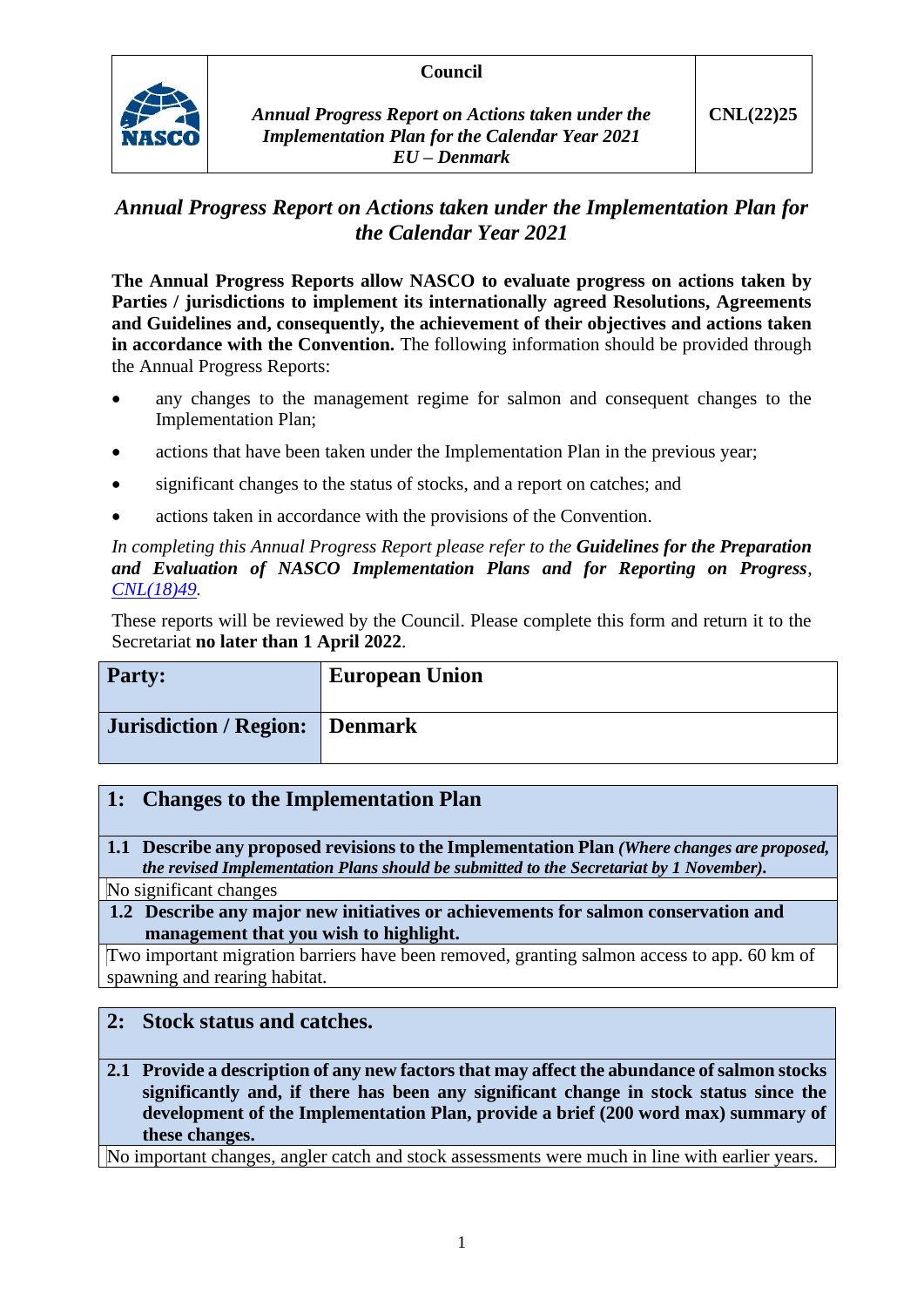| 2.2 Provide the following information on catches: (nominal catch equals reported quantity of<br>salmon caught and retained in tonnes 'round fresh weight' (i.e. weight of whole, ungutted, |                                                  |           |         |                    |
|--------------------------------------------------------------------------------------------------------------------------------------------------------------------------------------------|--------------------------------------------------|-----------|---------|--------------------|
| unfrozen fish) or 'round fresh weight equivalent').                                                                                                                                        |                                                  |           |         |                    |
| (a) provisional nominal                                                                                                                                                                    | In-river                                         | Estuarine | Coastal | Total              |
| catch (which may be                                                                                                                                                                        | 10,40                                            |           |         | $10,40 \text{ th}$ |
| subject to revision) for                                                                                                                                                                   |                                                  |           |         |                    |
| $2021$ (tonnes)                                                                                                                                                                            |                                                  |           |         |                    |
| (b) confirmed nominal                                                                                                                                                                      | 10.24                                            |           |         | $10,24 \text{ th}$ |
| catch of salmon for                                                                                                                                                                        |                                                  |           |         |                    |
| $2020$ (tonnes)                                                                                                                                                                            |                                                  |           |         |                    |
| (c) estimated                                                                                                                                                                              | 2.5                                              |           |         | $2.5 \text{ th}$   |
| unreported catch for                                                                                                                                                                       |                                                  |           |         |                    |
| $2021$ (tonnes)                                                                                                                                                                            |                                                  |           |         |                    |
| (d) number and                                                                                                                                                                             | Catch and released 3368 fish, 62% of total catch |           |         |                    |
| percentage of salmon                                                                                                                                                                       |                                                  |           |         |                    |
| caught and released in                                                                                                                                                                     |                                                  |           |         |                    |
| recreational fisheries in                                                                                                                                                                  |                                                  |           |         |                    |
| 2021                                                                                                                                                                                       |                                                  |           |         |                    |

# **3: Implementation Plan Actions.**

#### **3.1 Provide an update on progress on actions relating to the Management of Salmon Fisheries** *(section 2.9 of the Implementation Plan).*

*Note: the reports under 'Progress on action to date' should provide a brief overview of each action. For all actions, provide clear and concise quantitative information to demonstrate progress. In circumstances where quantitative information cannot be provided for a particular action because of its nature, a clear rationale must be given for not providing quantitative information and other information should be provided to enable progress with that action to be evaluated. While referring to additional material (e.g. via links to websites) may assist those seeking more detailed information, this will not be evaluated by the Review Group.*

| <b>Action</b> | Description of action        |                 |
|---------------|------------------------------|-----------------|
| F1:           | (as submitted in the $IP$ ): |                 |
|               | <b>Expected outcome</b>      |                 |
|               | (as submitted in the $IP$ ): |                 |
|               | Progress on action to        |                 |
|               | date                         |                 |
|               | (Provide a brief overview    |                 |
|               | with a quantitative          |                 |
|               | measure, or other justified  |                 |
|               | evaluation, of progress.     |                 |
|               | Other material (e.g.         |                 |
|               | website links) will not be   |                 |
|               | evaluated):                  |                 |
|               | Current status of action:    | Choose an item. |
|               | If 'Completed', has the      |                 |
|               | action achieved its          |                 |
|               | objective?                   |                 |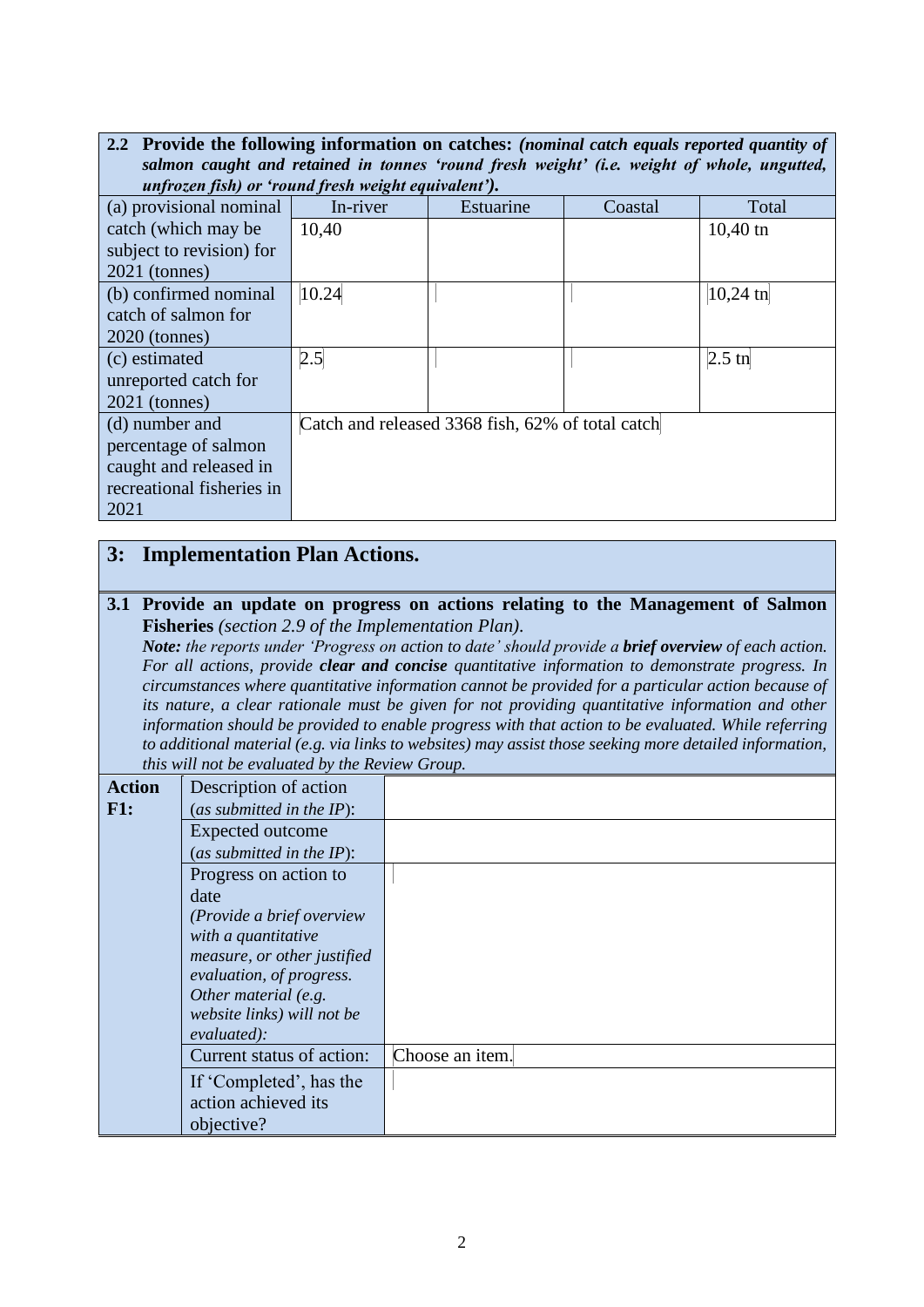#### **3.2 Provide an update on progress on actions relating to Habitat Protection and Restoration** *(section 3.5 of the Implementation Plan).*

*Note: the reports under 'Progress on action to date' should provide a brief overview of each action. For all actions, provide clear and concise quantitative information to demonstrate progress. In circumstances where quantitative information cannot be provided for a particular action because of its nature, a clear rationale must be given for not providing quantitative information and other information should be provided to enable progress with that action to be evaluated. While referring to additional material (e.g. via links to websites) may assist those seeking more detailed information, this will not be evaluated by the Review Group.*

| <b>Action</b> | Description of action        | Removal of barriers. For the salmon, especially two remaining  |
|---------------|------------------------------|----------------------------------------------------------------|
| H1:           | (as submitted in the $IP$ ): | Hydropower stations constitute a major migration obstacle, but |
|               |                              | also several small barriers are found in tributaries.          |
|               | Expected outcome             | Access to more spawning and rearing habitat, less smolt-loss   |
|               |                              | for downstream migration. More returning salmon.               |
|               | (as submitted in the IP):    |                                                                |
|               | Progress on action to        | The barrier removal is a national strategy in all rivers,      |
|               | date                         | related to the requirements in the WFD. Every year             |
|               | (Provide a brief overview    | barriers are removed, but the scale of removals and the        |
|               | with a quantitative          | authority responsible varies so much that it is not possible   |
|               | measure, or other justified  | to give an overview with a timeline. In the salmon rivers      |
|               | evaluation, of progress.     | we still have a prioritized list of dams that should be        |
|               | Other material (e.g.         | removed, including two old hydropower stations, but the        |
|               | website links) will not be   | list gets shorter every year. In 2021, a main tributary to     |
|               | evaluated):                  | the Varde River (Holme Å) was set free, providing free         |
|               |                              | access to 20 km spawning area. Likewise, a major weir at       |
|               |                              | a fishfarm was removed in another Varde trib Grindsted         |
|               |                              |                                                                |
|               |                              | Å, giving access to 6 km prime spawning and rearing            |
|               |                              | area. In the Kongeå, two important weirs were removed,         |
|               |                              | giving access to 15 km good habitat for salmon.                |
|               | Current status of action:    | Ongoing                                                        |
|               | If 'Completed', has the      |                                                                |
|               | action achieved its          |                                                                |
|               | objective?                   |                                                                |
| <b>Action</b> | Description of action        | Predator regulation. Increasingly harsh management measures    |
| H2:           | (as submitted in the $IP$ ): | to regulate cormorant population. More egg oiling, shooting    |
|               |                              | and lethal regulation. Shooting of seals in salmon rivers.     |
|               | Expected outcome             | Keeping cormorant predation of salmon smolts at or below the   |
|               | (as submitted in the IP):    | current level of app 50%. Preventing seals from entering       |
|               |                              | salmon rivers and kill upstream migrants before they spawn.    |
|               | Progress on action to        | Relative success in keeping seals out of the rivers, high      |
|               | date                         | efforts in trying to keep cormorants out. More than 500        |
|               | (Provide a brief overview    | permissions are given to cormorant regulation in rivers,       |
|               | with a quantitative          | but still the loss of smolts and juvenile salmon to            |
|               | measure, or other justified  | cormorant predation is very high. Much activity in             |
|               | evaluation, of progress.     | cooperation between Nordic Countries in cormorant              |
|               | Other material (e.g.         | management. A new Danish National MP for cormorants            |
|               | website links) will not be   |                                                                |
|               | evaluated):                  | was drafted in 2021, but is still being discussed follwing     |
|               |                              | negative response from all fish-interests. Recent study        |
|               |                              | find a 4-fold increase in mortality of y-o-y (young of the     |
|               |                              | year) salmon due to cormorant predation.                       |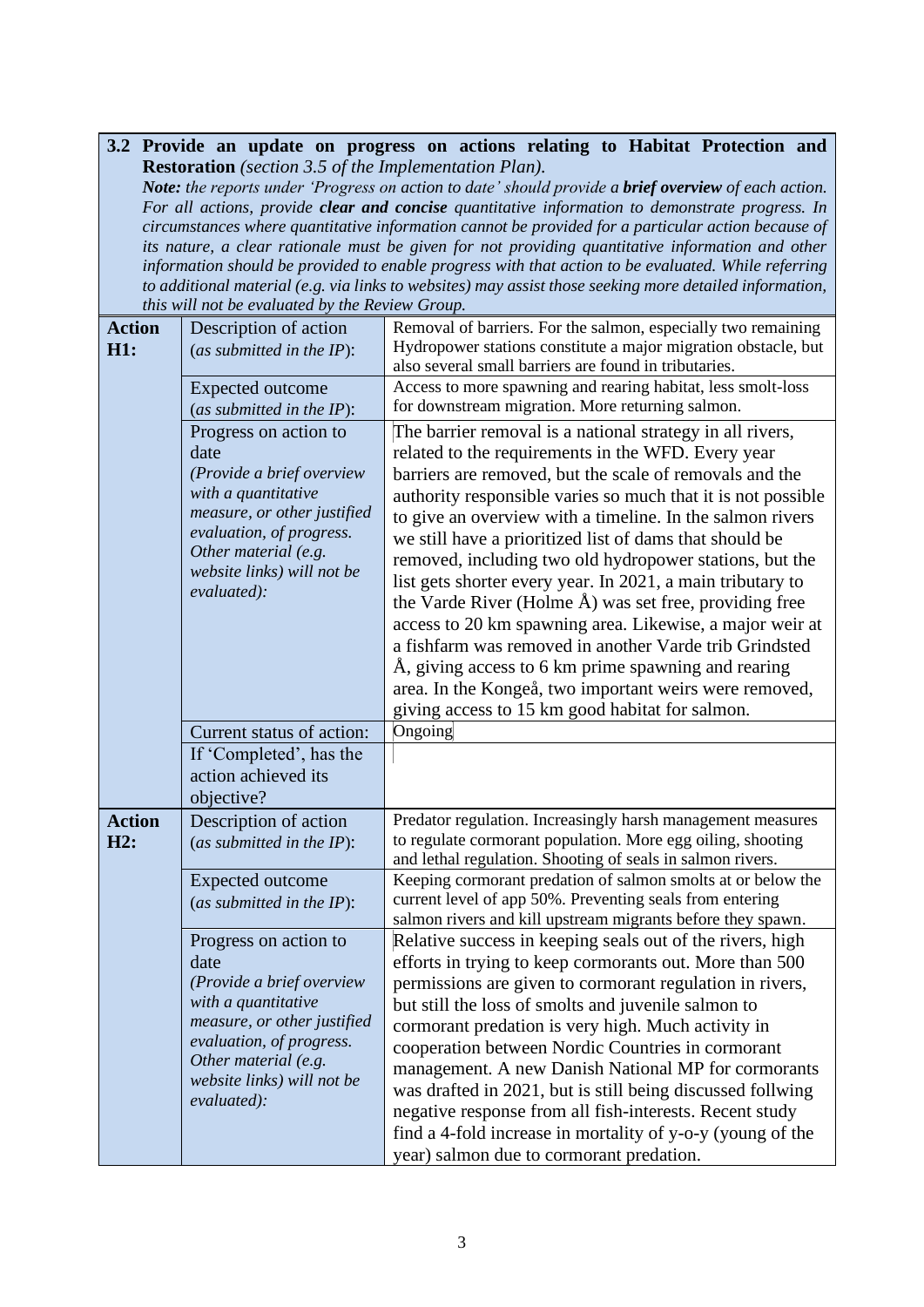|                      | Current status of action:                                                                                                                                                                                         | Ongoing                                                                                                                                                                                                                                                                                                                                                                                                                                                                                  |
|----------------------|-------------------------------------------------------------------------------------------------------------------------------------------------------------------------------------------------------------------|------------------------------------------------------------------------------------------------------------------------------------------------------------------------------------------------------------------------------------------------------------------------------------------------------------------------------------------------------------------------------------------------------------------------------------------------------------------------------------------|
|                      | If 'Completed', has the                                                                                                                                                                                           |                                                                                                                                                                                                                                                                                                                                                                                                                                                                                          |
|                      | action achieved its                                                                                                                                                                                               |                                                                                                                                                                                                                                                                                                                                                                                                                                                                                          |
|                      | objective?                                                                                                                                                                                                        |                                                                                                                                                                                                                                                                                                                                                                                                                                                                                          |
| <b>Action</b><br>H3: | Description of action<br>(as submitted in the $IP$ ):                                                                                                                                                             | River restoration                                                                                                                                                                                                                                                                                                                                                                                                                                                                        |
|                      | <b>Expected</b> outcome<br>(as submitted in the IP):                                                                                                                                                              | More and better habitat available for salmon spawning and<br>rearing – giving more wild smolts and then more returning<br>adults.                                                                                                                                                                                                                                                                                                                                                        |
|                      | Progress on action to<br>date<br>(Provide a brief overview<br>with a quantitative<br>measure, or other justified<br>evaluation, of progress.<br>Other material (e.g.<br>website links) will not be<br>evaluated): | Around 50 restauration projects are carried out every year<br>in the salmon rivers, including extended buffer zones,<br>addition of spawning substrate, mitigation at culverts, re-<br>opening of piped stream segments, sediment trapping<br>(sand) to reduce harmful sediment transport. In Brede Å,<br>a major restoration of the channelized main stem was<br>finalized in 2021, almost doubling the suitable salmon<br>habitat in that river (current salmon run app. 1000 adults). |
|                      | Current status of action:                                                                                                                                                                                         | Ongoing                                                                                                                                                                                                                                                                                                                                                                                                                                                                                  |
|                      | If 'Completed', has the<br>action achieved its<br>objective?                                                                                                                                                      |                                                                                                                                                                                                                                                                                                                                                                                                                                                                                          |
| <b>Action</b><br>H4: | Description of action<br>(as submitted in the IP):                                                                                                                                                                | Sediment management, sediment traps and securing of buffer<br>zones along streams and rivers to trap sediment before<br>reaching the streams.                                                                                                                                                                                                                                                                                                                                            |
|                      | <b>Expected outcome</b><br>(as submitted in the $IP$ ):                                                                                                                                                           | Improved habitat quality and quantity, securing good spawning<br>habitat.                                                                                                                                                                                                                                                                                                                                                                                                                |
|                      | Progress on action to<br>date<br>(Provide a brief overview<br>with a quantitative<br>measure, or other justified<br>evaluation, of progress.<br>Other material (e.g.<br>website links) will not be                | In relation to restoration projects, sediment traps are<br>installed and maintained upstream spawning and rearing<br>areas for salmon. The Government has decided to buy up<br>significant areas of low-lying farmland to stop draining<br>and this will have major influence on sediment-problems.                                                                                                                                                                                      |
|                      | evaluated):                                                                                                                                                                                                       |                                                                                                                                                                                                                                                                                                                                                                                                                                                                                          |
|                      | Current status of action:                                                                                                                                                                                         | Ongoing                                                                                                                                                                                                                                                                                                                                                                                                                                                                                  |
|                      | If 'Completed', has the                                                                                                                                                                                           |                                                                                                                                                                                                                                                                                                                                                                                                                                                                                          |
|                      | action achieved its                                                                                                                                                                                               |                                                                                                                                                                                                                                                                                                                                                                                                                                                                                          |
|                      | objective?                                                                                                                                                                                                        |                                                                                                                                                                                                                                                                                                                                                                                                                                                                                          |

### **3.3 Provide an update on progress on actions relating to Aquaculture, Introductions and Transfers and Transgenics** *(section 4.11 of the Implementation Plan).*

*Note*: the reports under 'Progress on action to date' should provide a **brief overview** of each action. *For all actions, provide clear and concise quantitative information to demonstrate progress. In circumstances where quantitative information cannot be provided for a particular action because of its nature, a clear rationale must be given for not providing quantitative information and other information should be provided to enable progress with that action to be evaluated. While referring to additional material (e.g. via links to websites) may assist those seeking more detailed information, this will not be evaluated by the Review Group.*